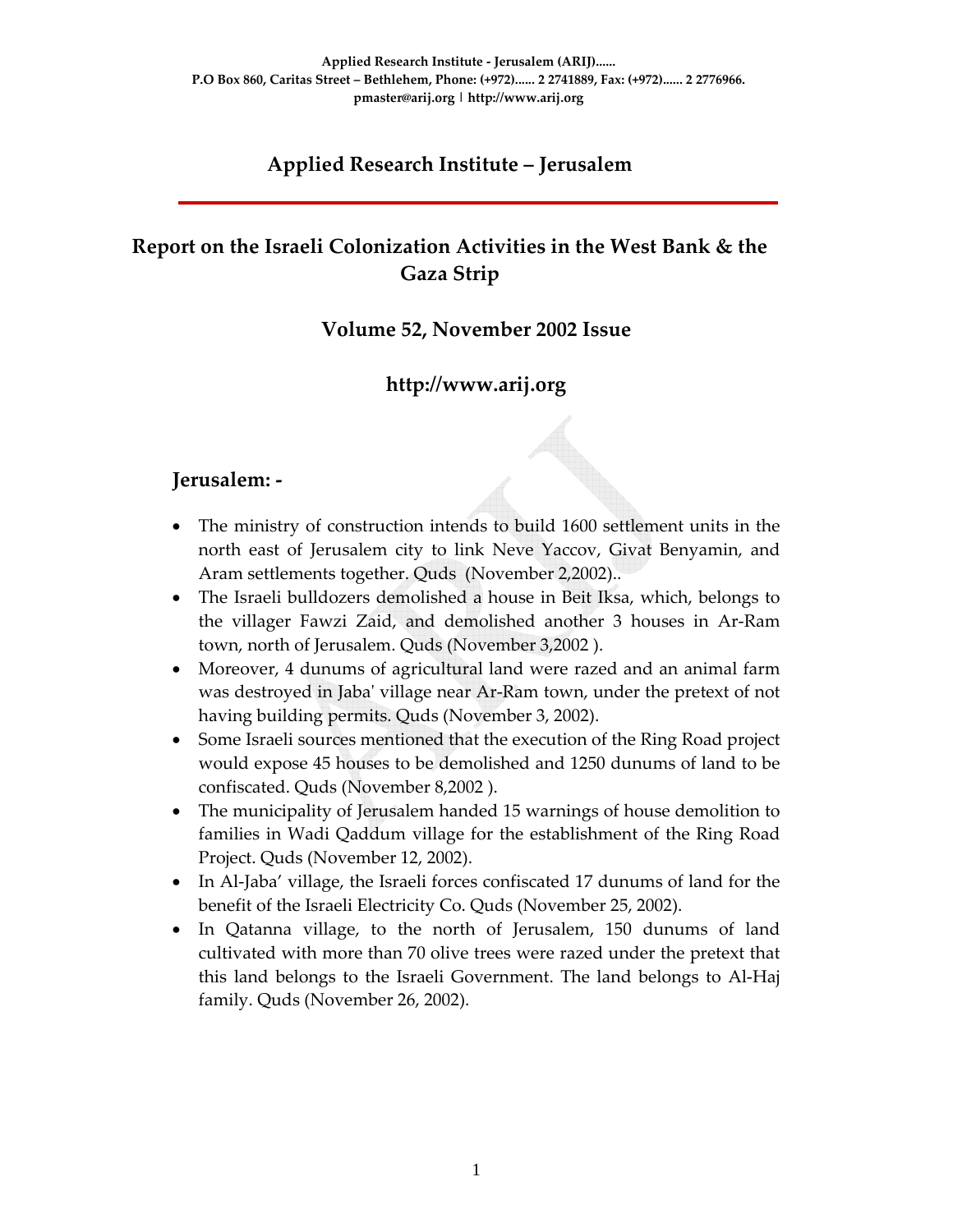## **Jenin: ‐**

- The Israeli forces demolished 2 houses in Burqin village and damaged many others. Those houses belong to Ahmad Abedel Qader and Nidal Abu Shaduf. Quds (November 3, 2002).
- They also bulldozed 3 houses in Tura al Gharbiya village and belong to Faysal Abadi, and Ibrahim Zaid Arshid Hamarsha and delivered another four warnings of house-demolition in Ya'bad village. Quds (November 4, 2002).
- The Israeli forces demolished a house and uprooted 25 olive trees in Tura ash‐Sharkqiya village. Jadeeda (November 21, 2002)..
- The Israeli forces demolished the apartment of the martyr Taha Al-Zubaidy. Quds (November 29, 2002).
- In Jalbun village, the Israeli forces demolished two houses belong to two martyrs. Quds (November 30, 2002).

#### **Gaza: ‐**

- The Israeli forces uprooted tens of dunums of citric and olive trees in the eastern part of Beit Hanun under the pretext of Mortar bombing. Quds (November 2, 2002).
- In Khan Yonis, the Israeli Forces demolished a three-story building of Ashour Breiss in Al Amal neighborhood. More than 30 persons inhabit this house. Jadedah (November 11, 2002).
- In Al-Qarara Village, the Israeli forces uprooted 30 dunums of land cultivated with olive trees and vegetables. Quds (November 14, 2002).
- In Deir al Balah, the Israeli bulldozers destroyed tens of dunums of land cultivated with tomatoes and olive trees and belong to Talal Abu‐Saff and Abdel‐Salam Al‐Massri. They also destroyed warm houses and irrigation system in that land. Moreover, the Israeli forces handed Abou‐Samrah family a house demolition order claiming their closeness to the settlement of Kfar Darum. Quds (November 15, 2002).
- In Rafah, the Israeli bulldozers destroyed and uprooted tens of dunums of land cultivated with olive and citrus trees. This land belongs to Abdel Ghani Abou Jazar and supports 19 persons. Jadeeda (November 21, 2002)..
- In Beit Lahia, the Israeli force uprooted 35 dunums of cultivated land and belongs to Haleimeh family. Quds (November 25, 2002). In al‐Barakeh area, south of Deir Al Balah, the Israeli bulldozers uprooted almost 80 dunums of land cultivated with olive and palm trees and belong to Al‐ Assar family. Quds (November 25, 2002)..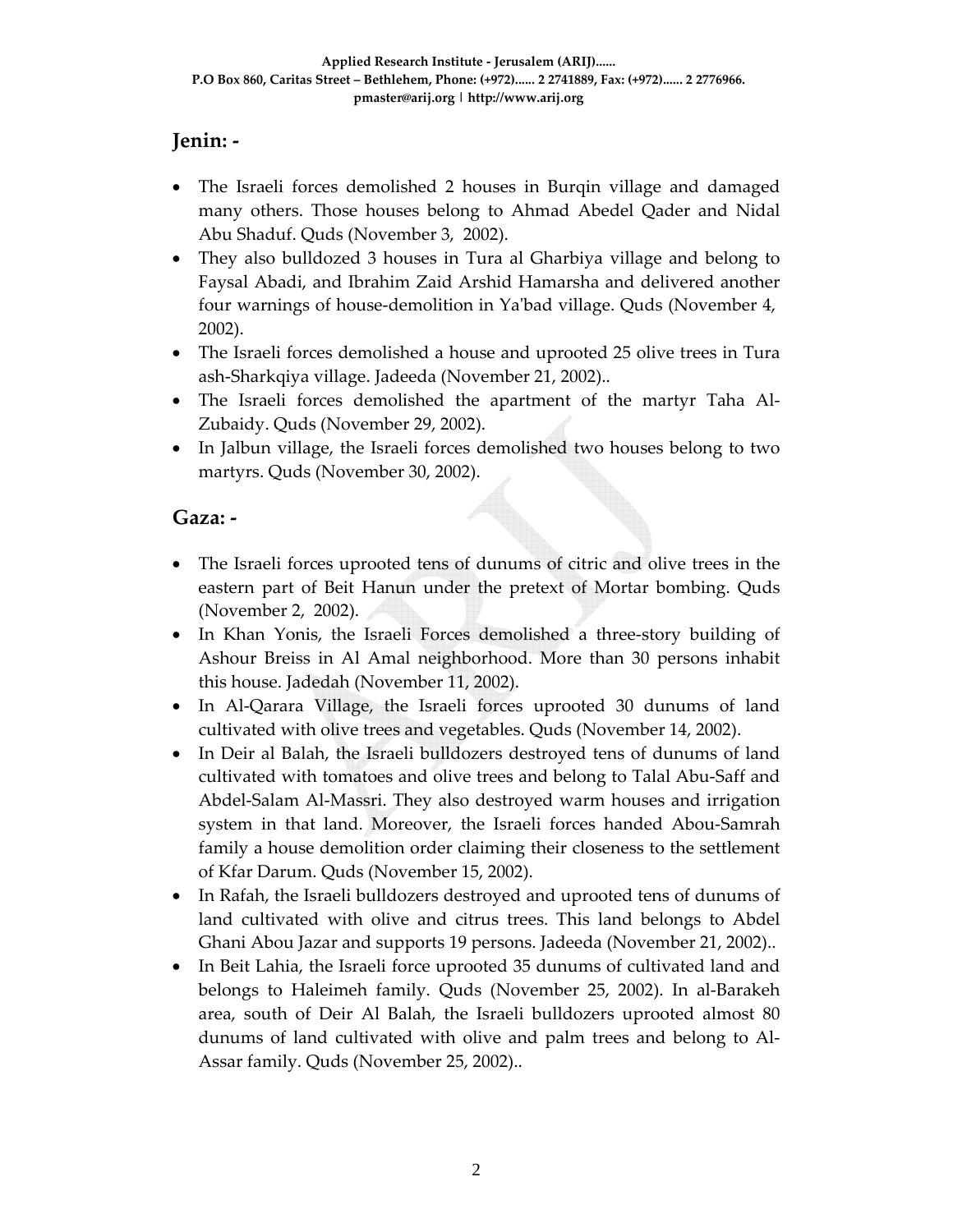• In Deir al-Balah, the Israeli forces demolished the house of Mohamad Abo Houli. Quds (November 27, 2002).

## **Tulkarem:‐**

- The Israeli bulldozers demolished a Palestinian house belongs to Mohammad Naifa in Dahyat Shwika village and demolished another in Tulkarem city and belongs to Sameer Abou Safaqah.. Jadeeda (November 12, 2002).
- The Israeli Forces also uprooted a land belongs to Aref Awad and cut down the trees cultivated in that land to prepare for the Separation Wall. Quds (November 14, 2002).

#### **Nablus: ‐**

- The settlers confiscated tens of dunums of land In Qaryut Village and prohibited its farmers from harvesting their crops. Jadedah (November 2, 2002).
- The Israeli bulldozers razed a Palestinian building after imposing the curfew on the district. Quds (November 5, 2002).
- The Israeli forces bombed a house belongs to Fawzi Faydi near Al Najah University. Quds (November 7,2002 ).
- The Israeli forces demolished three houses belong to families of three martyrs in the Balata camp. The houses belong to Ibrahim Attah, Ismail Attah and Nabil Sawalhy consequently. Jadedah (November 19, 2002).
- In Kafr Qallil village, the Israeli forces demolished a two-story building belongs to Adel Monsour. Quds (Novemeber 27, 2002).

# **Qalqilyah: ‐**

- The Israeli bulldozers confiscated 300 dunums of land in Jayyus and Falamya villages in the northeast, Izbat Salman and Jalud villages in the south. Those lands were confiscated for the advantage of the separation wall. Quds (November 4,2002 ).
- The Israeli Forces also uprooted a land that belongs to Nour Je'idy. They cut down the trees and destroyed the irrigation system and the warm houses in order to prepare the land for the Separation Wall. Quds (November 14, 2002).
- The Israeli forces confiscated 6000 dunums of the best-fertilized land and 19 artesian wells for the benefit of the separation wall. Quds (November 18, 2002).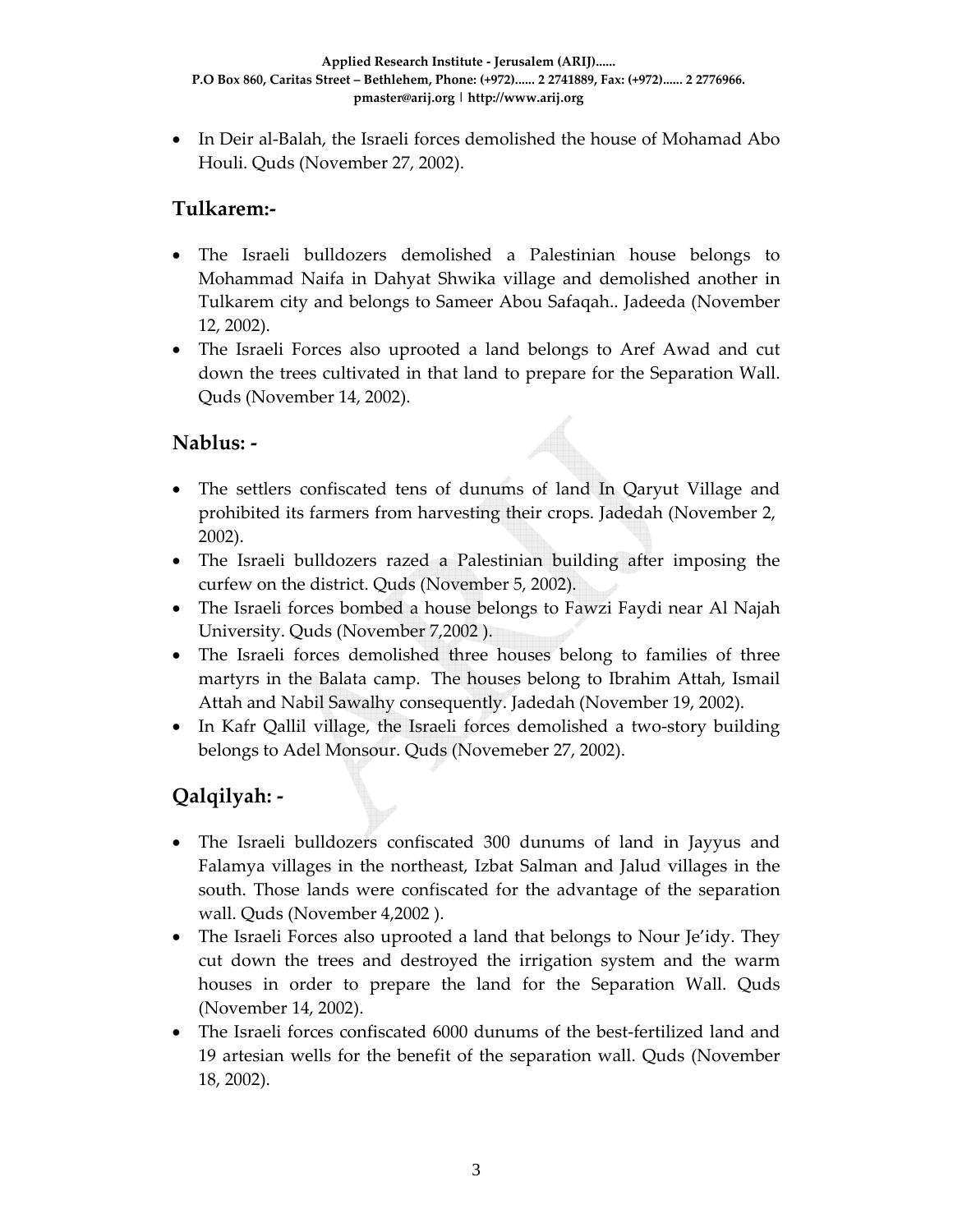# **Hebron:‐**

- In Beit Mirsim village to the west of Hebron city, the Israeli forces demolished 2 houses and a well without pre‐notification. Quds (November 4,2002 ).
- In Birin village, to the east of Hebron city, the Israeli soldiers razed the house of Sa'dy Al‐Rajabi, 170 m², under the pretext of not having building license. Quds (November 4, 2002).
- Settlers of Qiryat Arba started erecting a new settlement outpost along with a road to to link a "300 meters promenade with 3 meters high concrete walls on the existing road leading to Ibrahimi Mosque. IPC (November 17, 2002).
- The Israeli forces demolished two houses in Hebron City belong to Mohamad Sidar and Khalil Abu‐Aram consequently, and delivered 15 warnings of house demolition to Palestinians families living Near Qryat Arba settlement. Quds &Haaretz (November 18, 2002).
- The Israeli forces destroyed two houses in the old city of Hebron and four barracks in the Polytechnic University in Hebron. Two caravans where also stationed on a land belongs to the Jaber's family. Jadeeda (November 21, 2002).

## **Bethlehem: ‐**

- The Israeli forces established a "7-meters width and 2 meters high" Iron Gate–at the southern entrance of AL‐Khadr village leading to Wadi Rahhal area. Quds (November 7,2002 ).
- A plan is being processed for building 260 new apartments in Gilo. Quds (November 16, 2002).
- In Al Khadr village, the settlers of Betar Illit confiscated six dunums of land and uprooted some trees cultivated on it. Jadedah (November 19, 2002).

| <b>District</b>  | Land                   | Land | uprooted     | <b>Houses</b>         | Houses |
|------------------|------------------------|------|--------------|-----------------------|--------|
|                  | Confiscated Threatened |      | <b>Trees</b> | threatened demolished |        |
|                  | in dunums in dunums    |      |              | to be                 |        |
|                  |                        |      |              | demolished            |        |
| <b>Jerusalem</b> | 171                    |      | 70           | 15                    |        |
| Gaza             | 145                    |      | 2320         |                       |        |
| <b>Jenin</b>     |                        |      | 25           |                       |        |

## **Israeli Violations Summary Table**